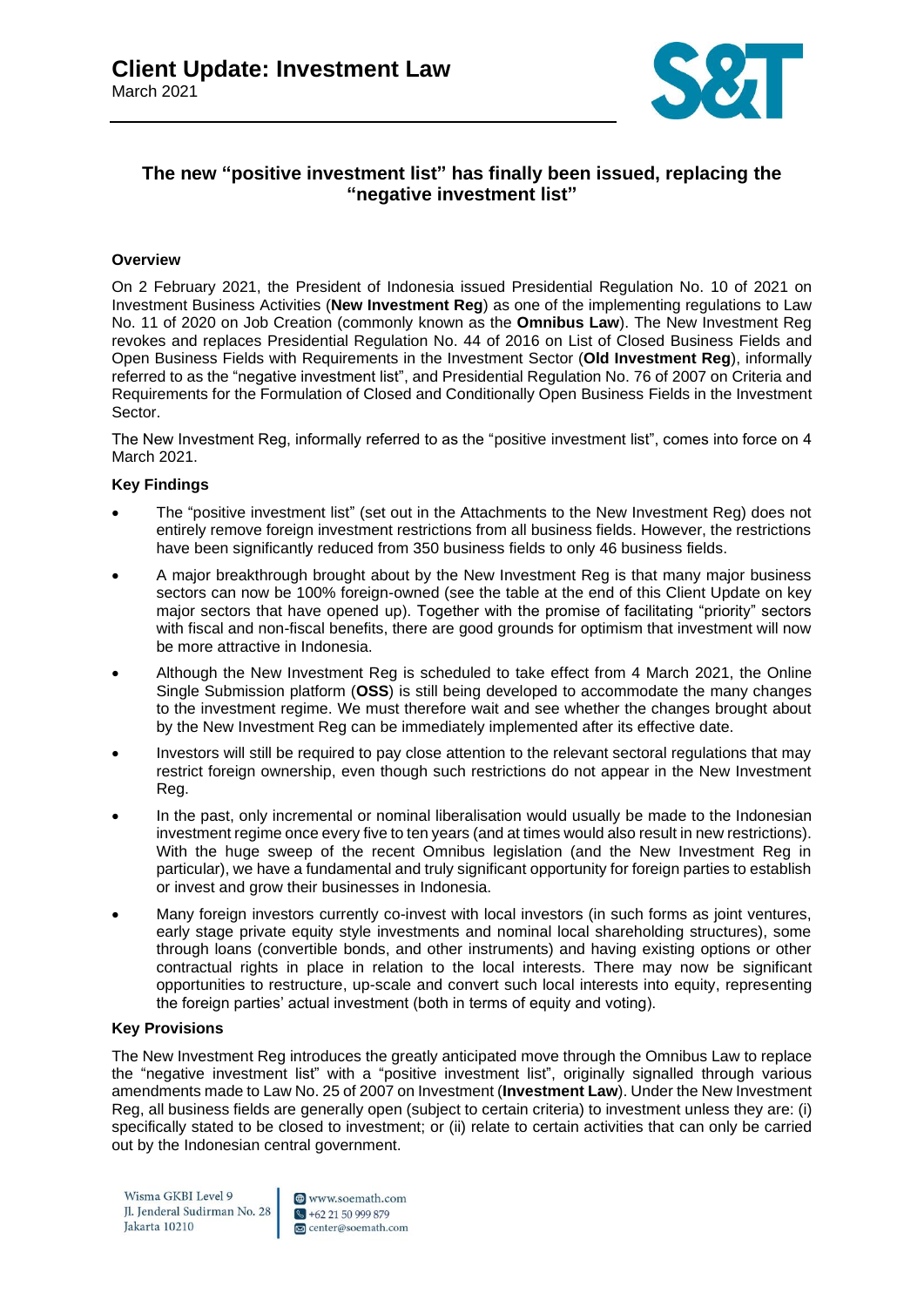Below we explore the available investment fields a little more closely.

### **1. Closed business fields**

The following six business fields (referred to in the amended Investment Law) are closed to investment:

- (a) type I narcotics cultivation and manufacturing;
- (b) all forms of gambling and/or casino activities;
- (c) catching fish species listed in the Convention on International Trade in Endangered Species of Wild Fauna and Flora (CITES);
- (d) using or taking coral and coral reefs for various purposes;
- (e) chemical weapons manufacturing; and
- (f) industrial chemical and ozone-depleting industries.

### **2. Open business fields**

Business fields that are open to investment are divided into the following four categories:

- (a) "priority" business fields;
- (b) business fields that are allocated exclusively to, or require partnerships with, Cooperatives and Micro, Small, and Medium Enterprises (**MSMEs**);
- (c) business fields that are open with certain requirements/conditions; and
- (d) business fields that are not included in the above three business field types.

### **"Priority" business fields**

To stimulate investment in certain business fields, 245 "priority" business fields have been identified under Attachment I of the New Investment Reg. Business fields such as software development are now eligible for tax allowances, whereas digital economy businesses (such as hosting activities) are eligible for tax holidays. Specific industries (such as certain clothing industries) are eligible for an investment allowance (being the deduction of certain elements of net income in the income tax calculation, for new investment or business expansion).

Priority business fields are also entitled to receive fiscal and/or non-fiscal incentives, as further discussed below.

**Fiscal incentives** are granted in the form of tax incentives (i.e. tax allowances, tax holidays, and investment allowances) and import duty exemptions. The form of available tax incentive depends on the specific business field itself, and is set out against the different priority business fields listed in Attachment I. Import duties are provided for the import of machinery (including goods and materials) used for industrial construction or development.

**Non-fiscal incentives** are provided in various forms, including facilitating the issuance of business licenses, the provision of supporting infrastructure for businesses, as well as facilitation of the immigration and manpower engagement processes. We understand that investors can apply for these incentives through OSS.

Given the novelty of the New Investment Reg, at this stage there is no track record of the above incentives being obtained and applied in practice.

Please see the table below for the incentives applicable to some of the key business fields that have increased their foreign ownership percentages.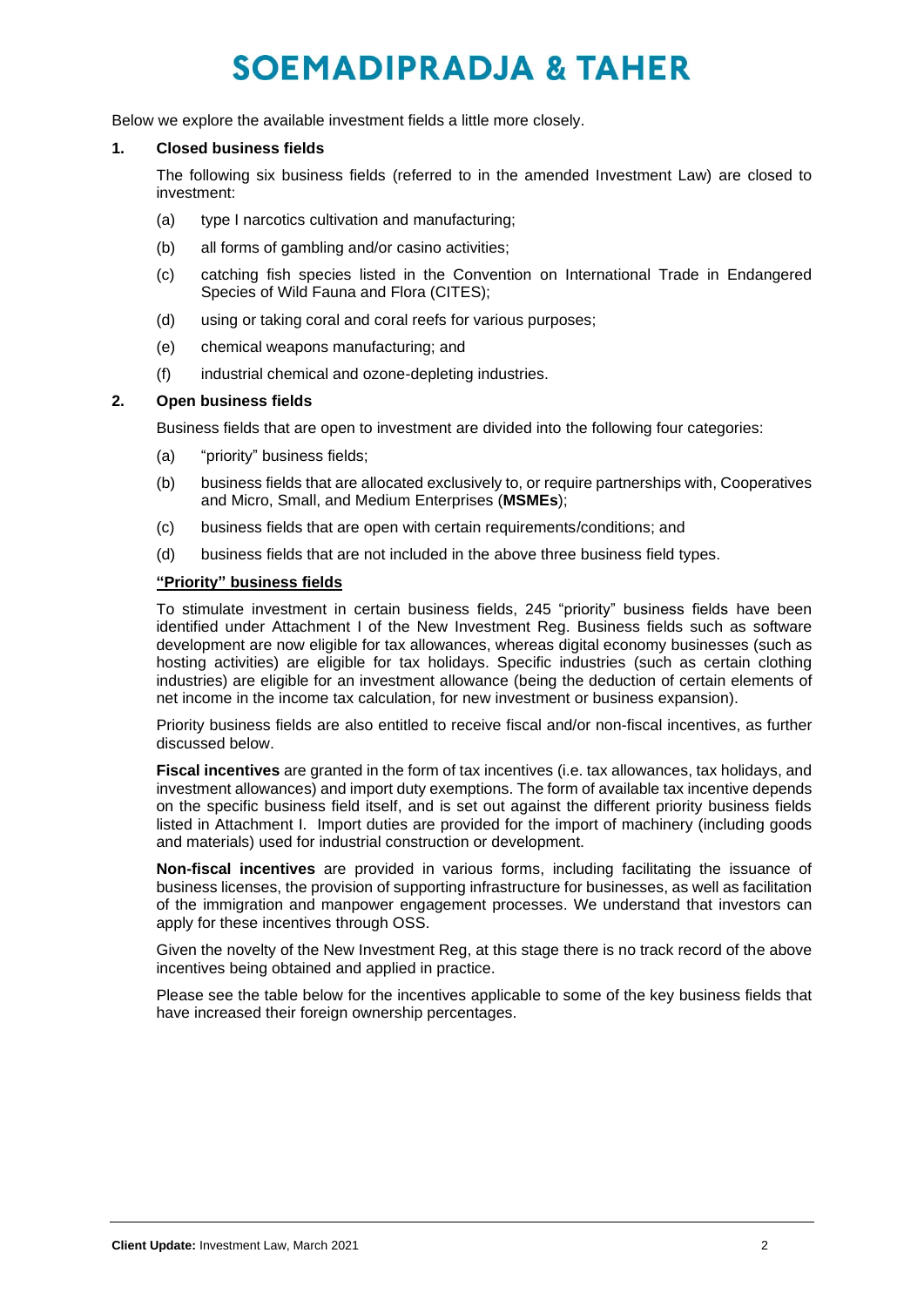#### **Business fields that are allocated for or require partnership with MSMEs and cooperatives**

Similar to the Old Investment Reg, certain business fields are also allocated exclusively for, or require partnership with, MSMEs or cooperatives. However, the New Investment Reg takes the additional step of setting out the following criteria for those business fields that have been allocated exclusively to MSMEs and Cooperatives:

- (a) business activities that do not use technology or use simple technology;
- (b) business activities that have a specific process, are labour intensive, and have special and hereditary cultural heritage; and/or
- (c) business capital for activities does not exceed Rp10 billion (excluding land and buildings for the business premises).

The 51 business fields that fulfil the above criteria are listed in Attachment II of the New Investment Reg.

Attachment II of the New Investment Reg also lists 38 business fields for large scale enterprises (thereby making foreign investment (PMA) companies also eligible) that require "partnership" with cooperatives and MSMEs. The stated criteria for such business fields is that they are:

- (a) mostly engaged in by cooperatives and MSMEs; and/or
- (b) encouraged to enter into large-scale supply chain businesses.

As indicated in the relevant law on MSMEs, the anticipated partnerships can be in the form of sub-contracts, franchises, distribution or agency arrangements.

### **Open business fields with requirements/conditions**

The enactment of the New Investment Reg significantly increases the number of business fields that are available for foreign investment. Whereas the old "negative investment list" identified around 350 business fields that were open with requirements/conditions, the current list only identifies 46 business fields with requirements/conditions.

However, certain business fields remain restricted under their sectoral regulations. Therefore, it is important to be aware that while business fields that are **not** listed in the Attachments to the New Investment Reg are generally open to foreign ownership, investors should still pay close attention to the relevant sectoral regulations, because they may impose additional foreign ownership restrictions. Examples of this can be found in the following sectors:

- Mining sector Mining companies with a majority foreign ownership are required to gradually divest such foreign ownership in accordance with the current mining legislation.
- Banking and financing (financial services) sectors Legislation in these sectors issued by the relevant regulators (the Financial Services Authority (**OJK**) and Bank Indonesia) still determines the relevant permissible foreign ownership levels.

Recent inquiries we made with Investment Coordinating Board (BKPM) officials indicate that at the time of writing this Client Update in early March 2021, the OSS has yet to be updated to implement the changes brought about by the New Investment Reg, mainly due to the fact that the system is still under development. This issue also relates to the change in the 2020 Indonesian Industrial Business Classification Codes (*Kode Baku Lapangan Usaha Indonesia*, **KBLI Codes**), where businesses are still unable to adjust their business fields to reflect the 2020 KBLI Codes.

### **Exemptions for special economic zones and technology-based start-ups**

For businesses established in designated "special economic zones", the New Investment Reg provides exemptions from the foreign ownership limitations and conditions set out in the list of business fields open with requirements/conditions. This means that businesses established in special economic zones are generally open to investment without the stated requirements/conditions, unless specifically regulated otherwise.

Further, although the New Investment Reg generally maintains the minimum investment value requirement of more than Rp10 billion (excluding land and buildings) for foreign investment companies, there is no minimum investment value requirement for foreign investment "technology-based start-ups" established in special economic zones.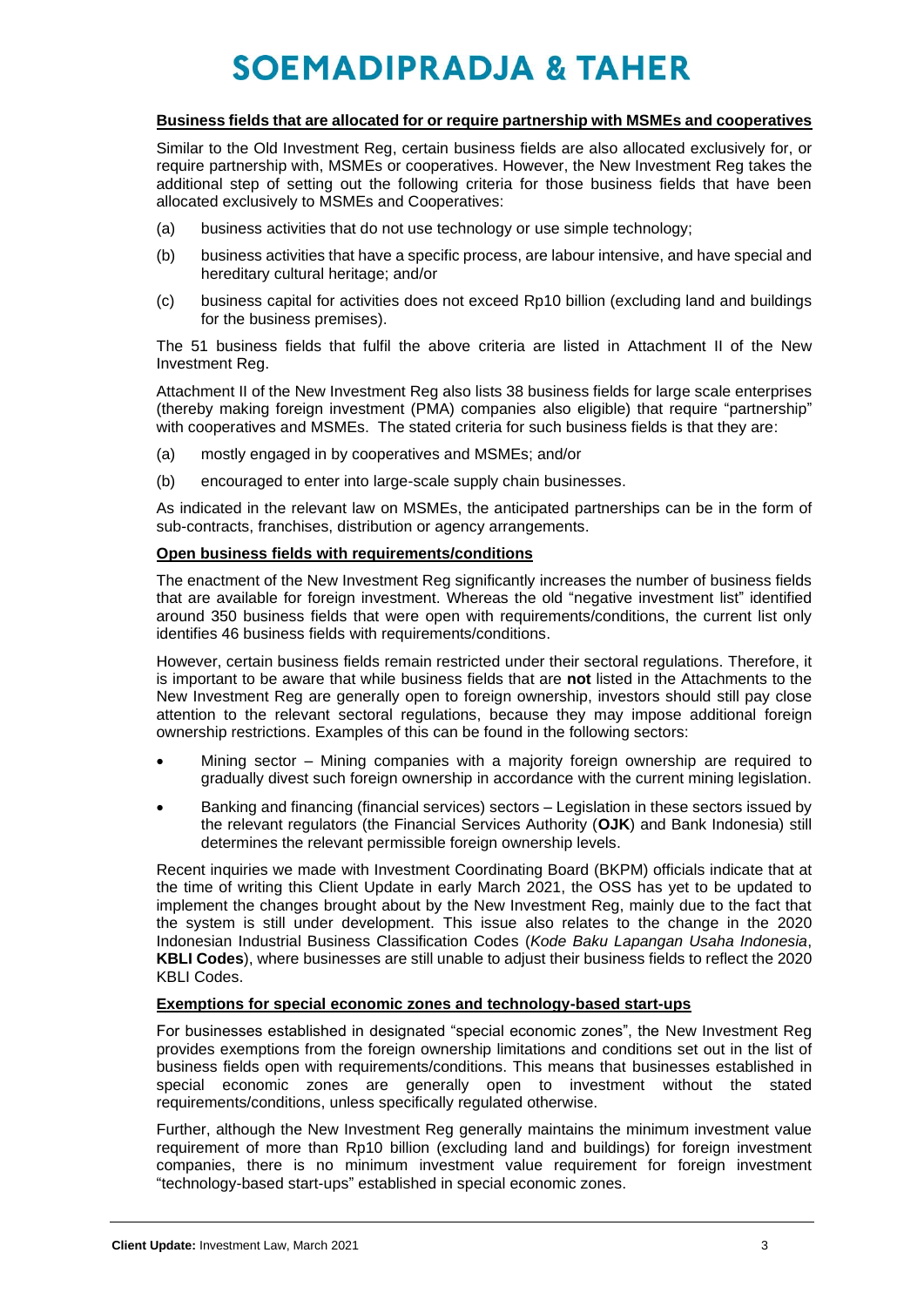### **Key major sectors opened up**

The significant reduction in restricted business sectors in the New Investment Reg has led to many sectors benefiting from the changes. Examples of key sectors that have lifted foreign investment ownership restrictions include:

| <b>Sector</b>                        | <b>Business Field</b>                                                                         | Old<br><b>Investment</b><br><b>Reg</b>                     | <b>New Investment Reg</b>   |                  |
|--------------------------------------|-----------------------------------------------------------------------------------------------|------------------------------------------------------------|-----------------------------|------------------|
|                                      |                                                                                               |                                                            | <b>Foreign</b><br>Ownership | <b>Priority</b>  |
| Telecommunications<br>and Technology | 61921 - Internet service<br>providers                                                         | 67%                                                        | Fully open                  | N/A              |
|                                      | 61100<br>Fixed<br>telecommunications<br>network providers                                     |                                                            |                             |                  |
|                                      | 61200<br>Mobile<br>telecommunications<br>network providers                                    |                                                            |                             |                  |
|                                      | 63122<br>E-commerce/web portals                                                               | 49% (unless<br>investment is<br>more than<br>Rp100Billion) |                             |                  |
| Health                               | 86103 - Hospitals                                                                             | 67% and 75%<br>for ASEAN<br>investors                      |                             | N/A              |
|                                      | 46693 - Wholesale of<br>Pharmaceutical<br>Raw<br><b>Materials</b>                             | Closed                                                     |                             |                  |
|                                      | Healthcare<br>46693<br>$\overline{\phantom{a}}$<br>distribution<br>equipment<br>(49% to 100%) | 49%                                                        |                             |                  |
|                                      | 86109 - Main clinic: with<br>specialists                                                      | 67% or 70%<br>for ASEAN<br>investors                       |                             |                  |
|                                      | 21012 - Pharmaceutical<br>for<br>products<br>humans<br>(finished<br>drug<br>manufacturing)    | 85%                                                        |                             | Tax<br>allowance |
| Distribution                         | 00000 - Distributors not<br>affiliated with production                                        | 67%                                                        |                             | N/A              |
| Energy and Mineral<br>Resources      | 35101<br>Electricity<br>generation >10 MW                                                     | 95% or 100%<br>if Public<br>Private<br>Partnership         |                             | N/A              |
|                                      | 43211<br>Electricity<br>$\overline{\phantom{a}}$<br>installation maintenance<br>and operation | 95%                                                        |                             |                  |
|                                      | 09100 - Oil and gas<br>construction (platforms)                                               | 75%                                                        |                             |                  |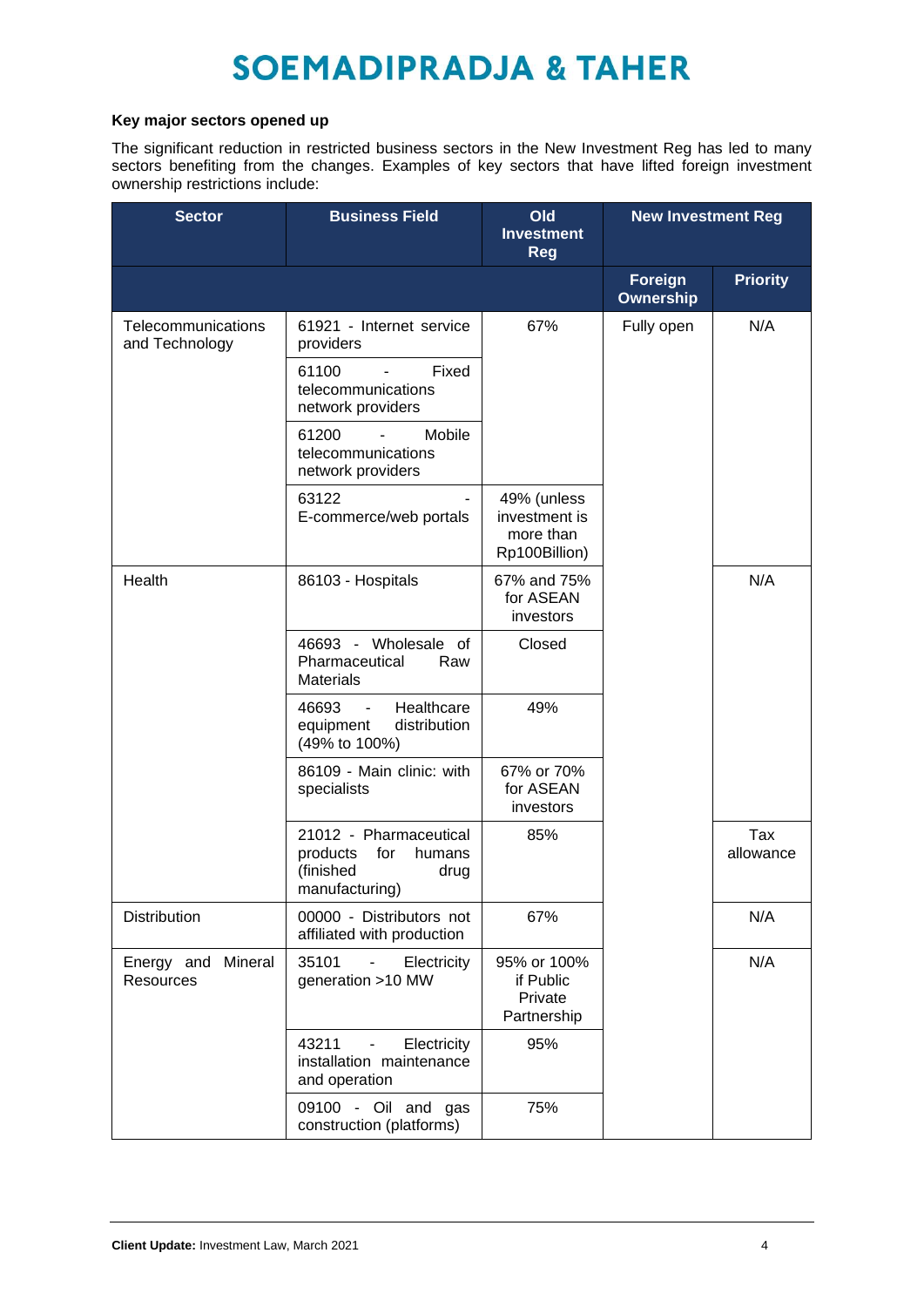| <b>Sector</b>                            | <b>Business Field</b>                                                                                       | <b>Old</b><br><b>Investment</b><br><b>Reg</b>                                             | <b>New Investment Reg</b>   |                  |
|------------------------------------------|-------------------------------------------------------------------------------------------------------------|-------------------------------------------------------------------------------------------|-----------------------------|------------------|
|                                          |                                                                                                             |                                                                                           | <b>Foreign</b><br>Ownership | <b>Priority</b>  |
|                                          | 09100 - Onshore and<br>offshore<br>oil and<br>gas<br>drilling services                                      | 100%<br>domestic<br>investment<br>(onshore) and<br>75% foreign<br>ownership<br>(offshore) |                             |                  |
| <b>Construction services</b>             | 00000<br>Construction<br>$\blacksquare$<br>implementation services<br>using high technology or<br>high risk | 67% and 70%<br>for ASEAN<br>investors                                                     |                             | N/A              |
|                                          | 00000<br>Construction<br>$\mathbf{r}$<br>consultancy<br>services<br>using high technology or<br>high risk   |                                                                                           |                             |                  |
| Transportation                           | 52291<br>Freight<br>$\blacksquare$<br>forwarding services                                                   | 67%                                                                                       |                             | N/A              |
|                                          | 52211 - Carrying out and<br>operation of terminals for<br>land<br>transportation<br>passengers              | Closed                                                                                    |                             |                  |
| <b>Plantations</b><br>and<br>Agriculture | 01262 - Palm oil - seed<br>plantations of at least 25<br>hectares                                           | 95%                                                                                       |                             | N/A              |
|                                          | $\circ$ f<br>Agriculture<br>certain<br>fruits and vegetables                                                | 30%                                                                                       |                             |                  |
| <b>Others</b>                            | 93112 - Golf courses                                                                                        | 67% or 70%<br>for ASEAN<br>investors                                                      | Fully open                  | Tax<br>allowance |

\*\*\*

We will continue to monitor any future regulatory developments and will report them in new Client Updates as soon as they occur.